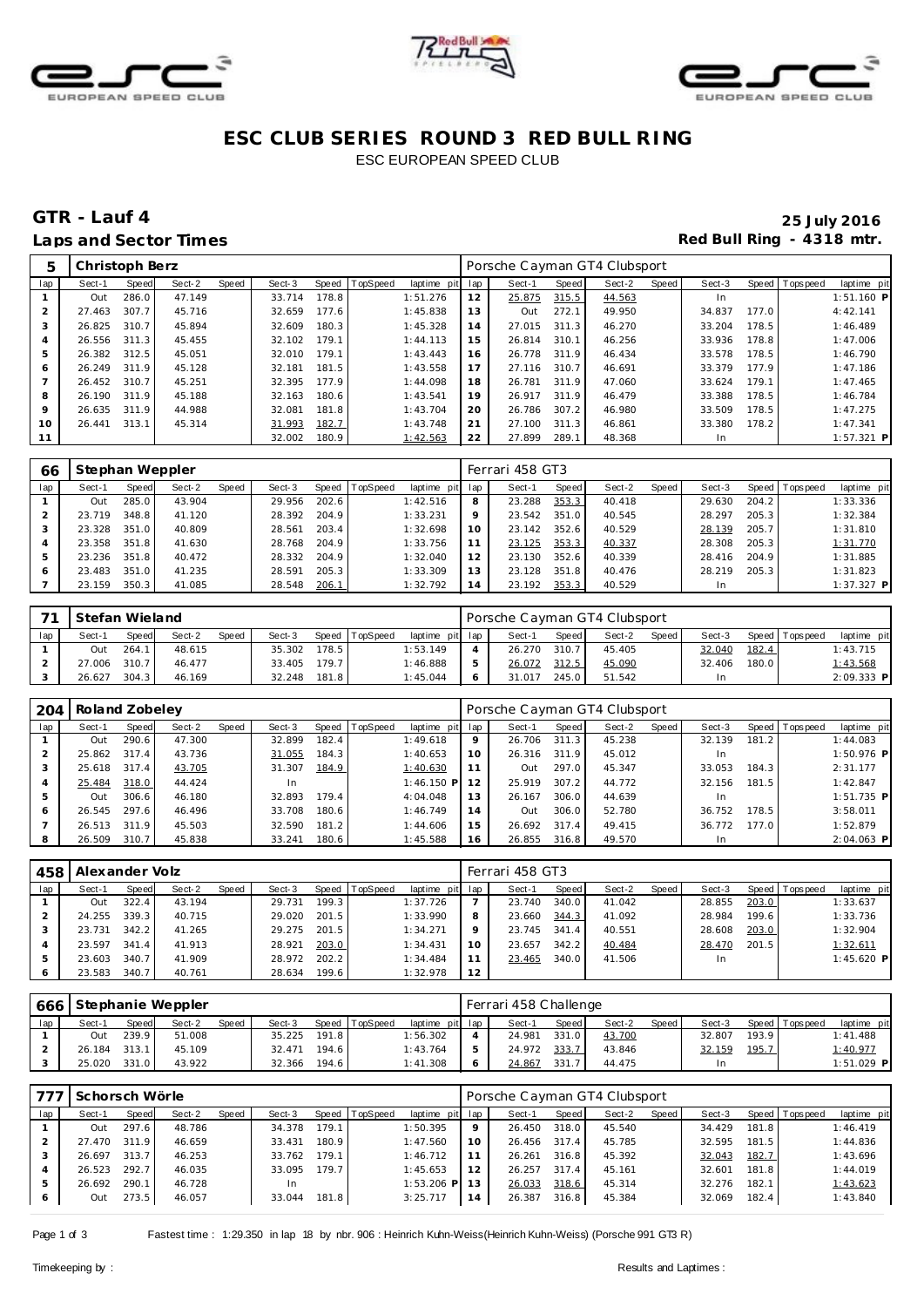





## ESC CLUB SERIES ROUND 3 RED BULL RING ESC EUROPEAN SPEED CLUB

## GTR - Lauf 4

#### Laps and Sector Times

### 25 July 2016 Red Bull Ring - 4318 mtr.

| $\overline{z}$ | 26.259 317.4    | 45.638 | 182.1<br>32.624 | 1:44.521 | 15  | 26.328 316.8 | 45.076 | 2:01.105 P |
|----------------|-----------------|--------|-----------------|----------|-----|--------------|--------|------------|
| 8              | 317.4<br>26.172 | 45.521 | 182.7<br>32.399 | 1:44.092 | 116 |              |        |            |
|                |                 |        |                 |          |     |              |        |            |

| 902 | Michael Geisel |       |        |              |        |       |                |                 | Porsche 991 GT3 CUP |       |        |       |        |       |                 |              |
|-----|----------------|-------|--------|--------------|--------|-------|----------------|-----------------|---------------------|-------|--------|-------|--------|-------|-----------------|--------------|
| lap | Sect-1         | Speed | Sect-2 | <b>Speed</b> | Sect-3 |       | Speed TopSpeed | laptime pit lap | Sect-1              | Speed | Sect-2 | Speed | Sect-3 |       | Speed Tops peed | laptime pit  |
|     | Out            | 315.5 | 43.489 |              | 31.773 | 192.2 |                | 1:38.929        | 24.533              | 345.1 | 41.652 |       | 30.100 | 199.3 |                 | 1:36.285     |
|     | 24.673         | 342.9 | 42.197 |              | 31.179 | 191.8 |                | 1:38.049        | 24.103              | 346.5 | 43.237 |       | 31.206 | 199.6 |                 | 1:38.546     |
|     | 24.908         | 342.2 | 42.239 |              | 30.263 | 197.4 |                | 1:37.410        | 24.005              | 347.3 | 41.656 |       | 29.929 | 197.4 |                 | 1:35.590     |
|     | 24.107         | 345.8 | 43.542 |              | 32.599 | 197.4 |                | 1:40.248        | 27.669              | 254.2 | 49.597 |       |        |       |                 | $1:57.729$ P |

| 906     |        |       | Heinrich Kuhn-Weiss |       |        |       |                |             |     | Porsche 991 GT3 R |       |        |       |        |       |                |              |
|---------|--------|-------|---------------------|-------|--------|-------|----------------|-------------|-----|-------------------|-------|--------|-------|--------|-------|----------------|--------------|
| lap     | Sect-1 | Speed | Sect-2              | Speed | Sect-3 |       | Speed TopSpeed | laptime pit | lap | Sect-1            | Speed | Sect-2 | Speed | Sect-3 |       | Speed Topspeed | laptime pit  |
|         | Out    | 278.7 | 43.634              |       | 28.249 | 204.5 |                | 1:38.124    | 12  | 22.893            | 356.4 | 39.804 |       | 28.336 | 206.5 |                | 1:31.033     |
|         | 23.102 | 350.3 | 39.708              |       | 27.555 | 206.5 |                | 1:30.365    | 13  | 22.742            | 356.4 | 39.720 |       | 28.077 | 207.3 |                | 1:30.539     |
| 3       | 23.012 | 352.6 | 39.601              |       | 28.700 | 206.5 |                | 1:31.313    | 14  | 22.923            | 355.7 | 39.559 |       | In.    |       |                | $1:35.562$ P |
| 4       | 22.797 | 353.3 | 39.545              |       | 28.076 | 206.9 |                | 1:30.418    | 15  | Out               | 348.0 | 39.806 |       | 27.287 | 207.7 |                | 3:19.425     |
| 5       | 22.984 | 353.3 | 39.407              |       | 27.419 | 206.5 |                | 1:29.810    | 16  | 23.110            | 355.7 | 40.005 |       | 27.311 | 207.3 |                | 1:30.426     |
| 6       | 22.836 | 354.9 | 40.000              |       | 28.662 | 206.9 |                | 1:31.498    | 17  | 22.752            | 355.7 | 39.445 |       | 27.426 | 206.1 |                | 1:29.623     |
|         | 23.315 | 350.3 | 39.504              |       | 27.427 | 205.7 |                | 1:30.246    | 18  | 22.770            | 358.0 | 39.472 |       | 27.108 | 208.9 |                | 1:29.350     |
| 8       | 22.877 | 353.3 | 39.291              |       | 27.260 | 208.5 |                | 1:29.428    | 19  | 22.760            | 355.7 | 39.508 |       | 27.100 | 209.3 |                | 1:29.368     |
| $\circ$ | 23.431 | 354.9 | 39.427              |       | 28.500 | 208.1 |                | 1:31.358    | 20  | 22.750            | 356.4 | 40.082 |       | 27.461 | 206.5 |                | 1:30.293     |
| 10      | 22.704 | 354.1 | 39.496              |       | 27.248 | 207.7 |                | 1:29.448    | 21  | 22.838            | 357.2 | 39.459 |       | 27.143 | 208.1 |                | 1:29.440     |
| 11      | 22.679 | 355.7 | 39.687              |       | 28.565 | 207.7 |                | 1:30.931    | 22  | 22.975            | 355.7 | 39.545 |       | In.    |       |                | $1:34.980$ P |

| 907     | Siegfried Kuzdas |       |        |       |        |       |                |              |     | Alpina BMW GT3 |       |        |       |        |       |                 |              |
|---------|------------------|-------|--------|-------|--------|-------|----------------|--------------|-----|----------------|-------|--------|-------|--------|-------|-----------------|--------------|
| lap     | Sect-1           | Speed | Sect-2 | Speed | Sect-3 |       | Speed TopSpeed | laptime pit  | lap | Sect-1         | Speed | Sect-2 | Speed | Sect-3 |       | Speed Tops peed | laptime pit  |
|         | Out              | 194.2 | 55.841 |       | In     |       |                | $2:14.370$ P |     | Out            | 274.0 | 43.668 |       | 30.377 | 194.2 |                 | 9:20.670     |
|         | Out              | 249.1 | 47.234 |       | 32.193 | 193.9 |                | 2:43.014     | 12  | 24.190         | 333.7 | 42.448 |       | 29.708 | 202.6 |                 | 1:36.346     |
| 3       | 25.282           | 302.0 | 42.726 |       | 29.978 | 199.6 |                | 1:37.986     | 13. | 24.172         | 334.4 | 42.719 |       | 29.420 | 202.2 |                 | 1:36.311     |
| 4       | 23.893           | 335.1 | 41.942 |       | 29.682 | 201.9 |                | 1:35.517     | 14  | 23.937         | 324.4 | 42.710 |       | 29.608 | 203.0 |                 | 1:36.255     |
| 5       | 23.744           | 333.7 | 42.853 |       | 29.850 | 200.7 |                | 1:36.447     | 15  | 23.914         | 339.3 | 42.473 |       | 30.101 | 204.2 |                 | 1:36.488     |
| 6       | 23.981           | 335.8 | 42.124 |       | 29.606 | 200.7 |                | 1:35.711     | 16  | 24.146         | 331.0 | 42.490 |       | 30.111 | 202.6 |                 | 1:36.747     |
|         | 24.065           | 331.7 | 41.804 |       | 29.630 | 202.6 |                | 1:35.499     | 17  | 24.286         | 336.5 | 42.295 |       | 29.789 | 203.0 |                 | 1:36.370     |
| 8       | 23.947           | 329.6 | 41.922 |       | 29.629 | 200.4 |                | 1:35.498     | 18  | 25.084         | 277.2 | 46.203 |       | 29.872 | 202.6 |                 | 1:41.159     |
| $\circ$ | 24.125           | 326.3 | 42.879 |       | 29.500 | 201.1 |                | 1:36.504     | 19  | 27.505         | 249.9 | 45.491 |       | In.    |       |                 | $1:52.442$ P |
| 10      | 24.451           | 331.0 | 42.173 |       | In     |       |                | $1:45.652$ P | 20  |                |       |        |       |        |       |                 |              |

| 934            | Friedl-Hartmann |       |        |       |        |       |                |             |     | KTM X-BOW |       |        |       |        |       |           |              |
|----------------|-----------------|-------|--------|-------|--------|-------|----------------|-------------|-----|-----------|-------|--------|-------|--------|-------|-----------|--------------|
| lap            | Sect-1          | Speed | Sect-2 | Speed | Sect-3 |       | Speed TopSpeed | laptime pit | lap | Sect-1    | Speed | Sect-2 | Speed | Sect-3 | Speed | Tops peed | laptime pit  |
|                | Out             | 244.6 | 50.033 |       | 31.833 | 189.8 |                | 1:53.124    | 13  | 25.430    | 321.8 | 43.974 |       | 30.518 | 183.4 |           | 1:39.922     |
| $\overline{2}$ | 25.931          | 299.2 | 45.401 |       | 31.080 | 182.1 |                | 1:42.412    | 14  | 25.371    | 319.3 | 45.032 |       | In.    |       |           | $2:12.475$ P |
| 3              | 26.058          | 310.7 | 44.956 |       | 31.435 | 185.6 |                | 1:42.449    | 15  | Out       | 253.4 | 48.198 |       | 33.723 | 178.2 |           | 4:12.959     |
| 4              | 34.012          | 272.6 | 47.282 |       | 31.587 | 179.4 |                | 1:52.881    | 16  | 25.722    | 314.9 | 48.655 |       | 31.916 | 183.4 |           | 1:46.293     |
| 5              | 25.457          | 306.0 | 44.730 |       | 31.014 | 182.7 |                | 1:41.201    | 17  | 25.468    | 318.0 | 46.371 |       | 32.038 | 185.2 |           | 1:43.877     |
| 6              | 25.349          | 318.6 | 45.357 |       | 31.054 | 186.2 |                | 1:41.760    | 18  | 25.804    | 291.7 | 46.086 |       | 31.597 | 185.2 |           | 1:43.487     |
| 7              | 25.093          | 311.9 | 44.675 |       | 30.826 | 184.6 |                | 1:40.594    | 19  | 25.505    | 318.6 | 44.558 |       | 31.659 | 184.3 |           | 1:41.722     |
| 8              | 25.478          | 314.3 | 44.263 |       | 31.140 | 184.0 |                | 1:40.881    | 20  | 25.610    | 316.1 | 44.067 |       | 31.078 | 185.2 |           | 1:40.755     |
| 9              | 25.374          | 301.4 | 44.966 |       | 30.439 | 186.5 |                | 1:40.779    | 21  | 25.444    | 321.1 | 44.553 |       | 31.476 | 183.7 |           | 1:41.473     |
| 10             | 25.177          | 314.3 | 44.730 |       | 30.923 | 184.6 |                | 1:40.830    | 22  | 25.606    | 319.3 | 44.109 |       | 31.240 | 185.2 |           | 1:40.955     |
| 11             | 25.247          | 292.2 | 44.897 |       | 30.456 | 185.9 |                | 1:40.600    | 23  | 30.608    | 181.8 | 52.922 |       | In.    |       |           | $2:10.205$ P |
| 12             | 25.190          | 303.7 | 44.856 |       | 32.192 | 182.1 |                | 1:42.238    | 24  |           |       |        |       |        |       |           |              |

| 955 | Arnold Mattschull |       |        |       |        |       |                |             | Porsche 991 Cup |        |       |        |       |        |       |                |              |
|-----|-------------------|-------|--------|-------|--------|-------|----------------|-------------|-----------------|--------|-------|--------|-------|--------|-------|----------------|--------------|
| lap | Sect-1            | Speed | Sect-2 | Speed | Sect-3 |       | Speed TopSpeed | laptime pit | lap             | Sect-1 | Speed | Sect-2 | Speed | Sect-3 |       | Speed Topspeed | laptime pit  |
|     | Out               | 204.5 | 49.745 |       | 32.472 | 194.6 |                | 1:51.187    | 6               | 24.310 | 339.3 | 42.121 |       | 30.167 | 198.9 |                | 1:36.598     |
|     | 24.881            | 340.0 | 43.167 |       | 30.389 | 197.4 |                | 1:38.437    |                 | 24.213 | 339.3 | 42.217 |       | 31.751 | 198.9 |                | 1:38.181     |
|     | 24.388            | 341.4 | 42.369 |       | 30.356 | 196.4 |                | 1:37.113    | 8               | 24.394 | 340.7 | 42.462 |       | 30.551 | 198.5 |                | 1:37.407     |
|     | 25.390            | 331.7 | 42.561 |       | 30.352 | 197.4 |                | 1:38.303    | $\circ$         | 25.365 | 295.4 | 53.523 |       | In.    |       |                | $2:06.412$ P |
|     | 24.331            | 340.7 | 42.395 |       | 30.344 | 195.7 |                | 1:37.070    | 10 <sup>°</sup> |        |       |        |       |        |       |                |              |

|     | 960   Christoph Schrezenmeier |       |        |        |              |       |                |                 | Porsche Cayman GT4 Clubsport |              |       |        |       |        |       |                   |             |
|-----|-------------------------------|-------|--------|--------|--------------|-------|----------------|-----------------|------------------------------|--------------|-------|--------|-------|--------|-------|-------------------|-------------|
| lap | Sect-1                        | Speed | Sect-2 | Speed. | Sect-3       |       | Speed TopSpeed | laptime pit lap |                              | Sect-1       | Speed | Sect-2 | Speed | Sect-3 |       | Speed   Tops peed | laptime pit |
|     | Out                           | 297.6 | 46.480 |        | 33.208       | 180.6 |                | 1:45.058        | $\circ$                      | 25.983 313.7 |       | 44.354 |       | 31.545 | 183.1 |                   | 1:41.882    |
|     | 26.330 310.7                  |       | 45.263 |        | 32.424 181.8 |       |                | 1:44.017        | 10 <sup>1</sup>              | 25.931 313.7 |       | 44.286 |       | 31.888 | 180.6 |                   | 1:42.105    |

Page 2 of 3

Fastest time: 1:29.350 in lap 18 by nbr. 906 : Heinrich Kuhn-Weiss (Heinrich Kuhn-Weiss) (Porsche 991 GT3 R)